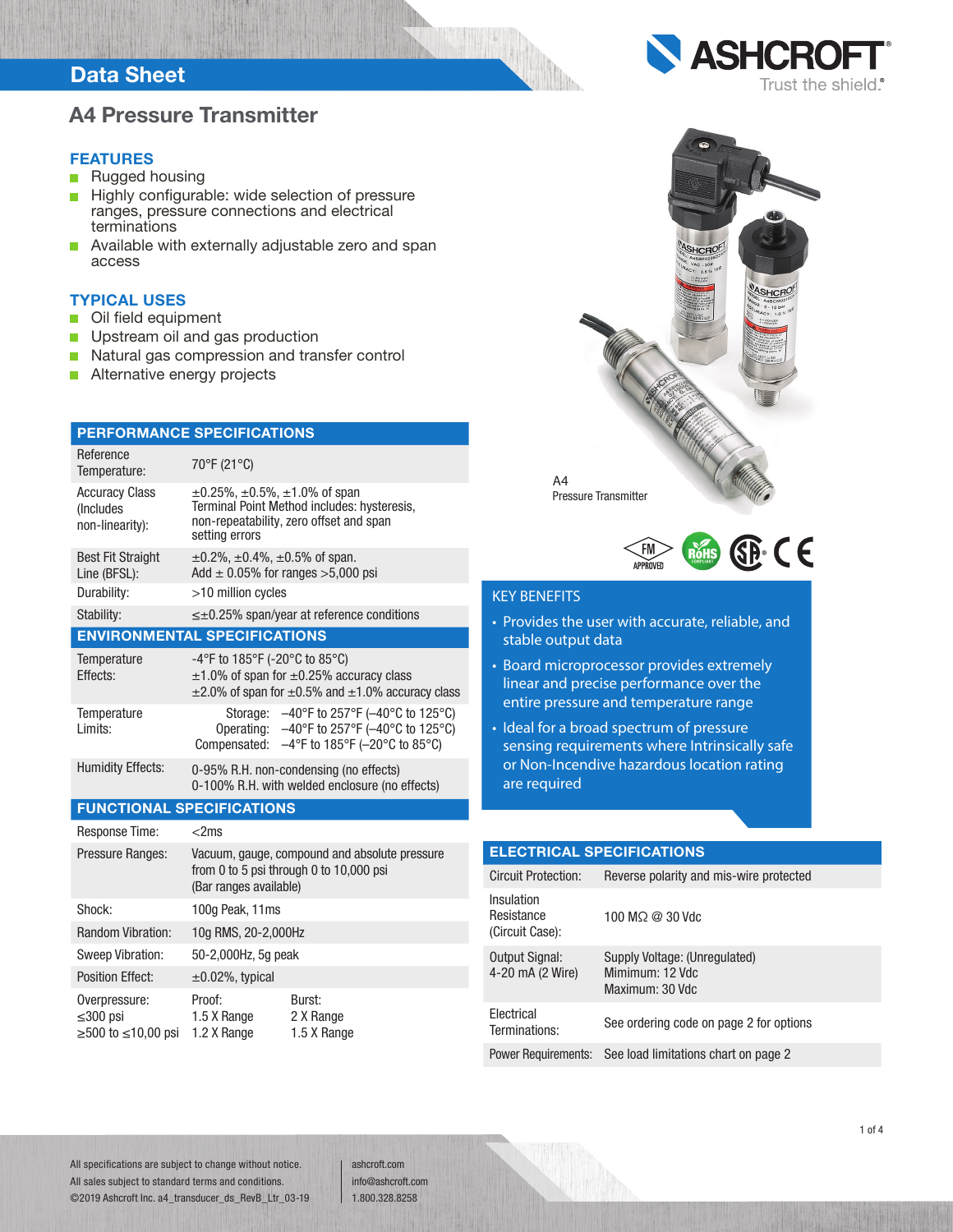## A4 Pressure Transmitter



Environmental Rating: IP65, NEMA 4X

### HAZARDOUS AREA CERTIFICATIONS

Intrinsically Safe: FM/CSA

Intrinsic Safety: Class I, II and III Div. 1 and 2 Groups A, B, C, D, F and G per entity requirements see Ashcroft drawing #825A022 Non-incendive: Class I, II and III Div. 2, Groups A, B, C, D, F and G, no barriers needed

| <b>WETTED MATERIAL</b> |                           |  |  |  |  |  |
|------------------------|---------------------------|--|--|--|--|--|
| Diaphragm              | <b>Process Connection</b> |  |  |  |  |  |
| 316L SS                | 316L SS                   |  |  |  |  |  |
| <b>NON-WETTED</b>      |                           |  |  |  |  |  |
| Housing                |                           |  |  |  |  |  |
| 304 SS                 |                           |  |  |  |  |  |

#### LOAD LIMITATIONS 4-20 mA OUTPUT ONLY



\* (Includes a 10% safety factor)

All specifications are subject to change without notice. All sales subject to standard terms and conditions. ©2019 Ashcroft Inc. a4\_transducer\_ds\_RevB\_Ltr\_03-19 ashcroft.com info@ashcroft.com 1.800.328.8258

2 of 4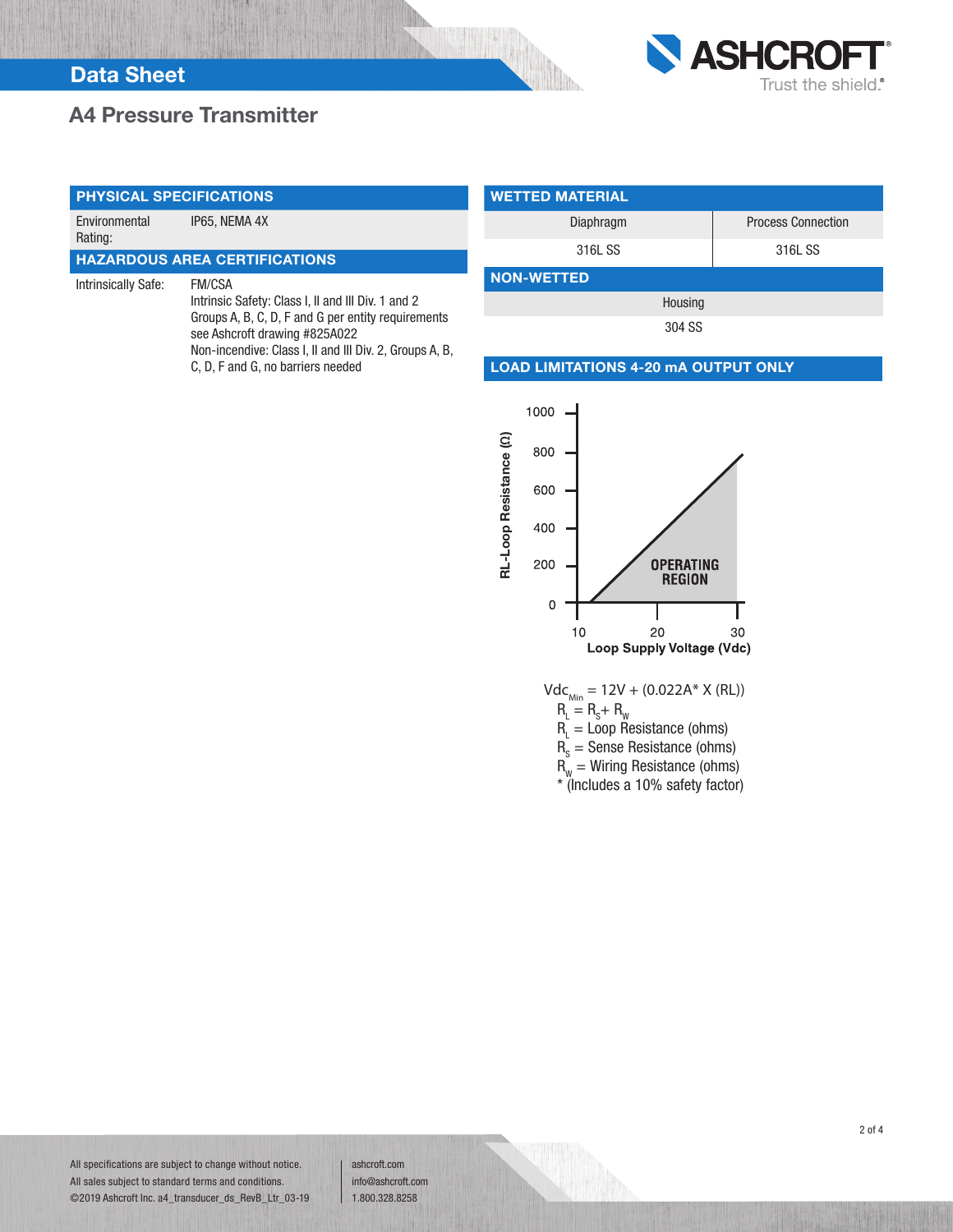## Data Sheet



# A4 Pressure Transmitter

| <b>ORDERING CODE</b>                                                                                                                              | Example: | A4 | s | A | <b>M01</b> | 42 | F <sub>2</sub> | 50# | G | $-X6B$  |
|---------------------------------------------------------------------------------------------------------------------------------------------------|----------|----|---|---|------------|----|----------------|-----|---|---------|
| <b>Model</b>                                                                                                                                      |          |    |   |   |            |    |                |     |   |         |
| A4 - Intrinsically safe / non-incendive pressure transmitter                                                                                      |          | A4 |   |   |            |    |                |     |   |         |
| <b>Enclosure</b>                                                                                                                                  |          |    |   |   |            |    |                |     |   |         |
| S - Basic                                                                                                                                         |          |    | S |   |            |    |                |     |   |         |
| W - Welded w/out zero & span access                                                                                                               |          |    |   |   |            |    |                |     |   |         |
| <b>Accuracy/Temp. Effects</b>                                                                                                                     |          |    |   |   |            |    |                |     |   |         |
| A - 0.25%/≤1.0%(-20°C to 85°C)                                                                                                                    |          |    |   | Α |            |    |                |     |   |         |
| B - 0.50%/≤2.0%(-20°C to 85°C)                                                                                                                    |          |    |   |   |            |    |                |     |   |         |
| C - 1.0%/≤2.0%(-20°C to 85°C)                                                                                                                     |          |    |   |   |            |    |                |     |   |         |
| <b>Pressure Connection</b>                                                                                                                        |          |    |   |   |            |    |                |     |   |         |
| F01 - 1/8 NPT Female                                                                                                                              |          |    |   |   |            |    |                |     |   |         |
| F02 - 1/4 NPT Female                                                                                                                              |          |    |   |   |            |    |                |     |   |         |
| F04 - 1/2 NPT Female                                                                                                                              |          |    |   |   |            |    |                |     |   |         |
| F09 - $\frac{9}{16}$ -18 (1/4)-Female (Aminco®)                                                                                                   |          |    |   |   |            |    |                |     |   |         |
| FRW - $\frac{7}{16}$ -20 SAE-Female                                                                                                               |          |    |   |   |            |    |                |     |   |         |
| $M01 - \frac{1}{8} NPT Male$                                                                                                                      |          |    |   |   | M01        |    |                |     |   |         |
| M02 - 1/4 NPT Male                                                                                                                                |          |    |   |   |            |    |                |     |   |         |
| M04 - 1/2 NPT Male                                                                                                                                |          |    |   |   |            |    |                |     |   |         |
| MEK - $\frac{7}{16}$ -20 SAE-Male                                                                                                                 |          |    |   |   |            |    |                |     |   |         |
| MG2 - G1/4 Male                                                                                                                                   |          |    |   |   |            |    |                |     |   |         |
| MG4 - G1/2 Male                                                                                                                                   |          |    |   |   |            |    |                |     |   |         |
|                                                                                                                                                   |          |    |   |   |            |    |                |     |   |         |
| VM2 - VCR process connection 1/4" VCR gland w/ 9/16-18 Male nut<br>VF2 - VCR process connection 1/4" VCR gland w/ 9/ <sub>16</sub> -18 Female nut |          |    |   |   |            |    |                |     |   |         |
|                                                                                                                                                   |          |    |   |   |            |    |                |     |   |         |
| S15 - Sanitary Seal 11/2" Tri-Clamp®                                                                                                              |          |    |   |   |            |    |                |     |   |         |
| S20 - Sanitary Seal 2" Tri-Clamp®                                                                                                                 |          |    |   |   |            |    |                |     |   |         |
| <b>Output Signal</b>                                                                                                                              |          |    |   |   |            |    |                |     |   |         |
| 42 - 4-20 mA                                                                                                                                      |          |    |   |   |            | 42 |                |     |   |         |
| <b>Electrical Termination</b>                                                                                                                     |          |    |   |   |            |    |                |     |   |         |
| Integral Cable (Pigtail)                                                                                                                          |          |    |   |   |            |    |                |     |   |         |
| F2 - 3' shielded cable (available with enclosure code S)                                                                                          |          |    |   |   |            |    | F <sub>2</sub> |     |   |         |
| P1 - Specify length (available with enclosure code S)                                                                                             |          |    |   |   |            |    |                |     |   |         |
| Hirschmann® Style Form A DIN 43650-A                                                                                                              |          |    |   |   |            |    |                |     |   |         |
| DN - W/o mating conn. (available with enclosure code S)                                                                                           |          |    |   |   |            |    |                |     |   |         |
| D0 - With mate, no cable (available with enclosure code S)                                                                                        |          |    |   |   |            |    |                |     |   |         |
| D2 - With mate, 3' cable (available with enclosure code S)                                                                                        |          |    |   |   |            |    |                |     |   |         |
| D1 - With mate, specify length (available with enclosure code S)                                                                                  |          |    |   |   |            |    |                |     |   |         |
| 4-Pin Bendix® Style                                                                                                                               |          |    |   |   |            |    |                |     |   |         |
| B4 - W/o mating conn. (available with enclosure code S)                                                                                           |          |    |   |   |            |    |                |     |   |         |
| H1 - With mate, no cable (available with enclosure code S)                                                                                        |          |    |   |   |            |    |                |     |   |         |
| L1 - With mate, 3' cable (available with enclosure code S)                                                                                        |          |    |   |   |            |    |                |     |   |         |
| P2 - With mate, specify length (available with enclosure code S)                                                                                  |          |    |   |   |            |    |                |     |   |         |
| 1/2 NPT-M Conduit Shielded Cable (NEMA Rating not valid for ranges ≤500 psi)                                                                      |          |    |   |   |            |    |                |     |   |         |
| C1 - 3' shielded cable (available with enclosure code W)                                                                                          |          |    |   |   |            |    |                |     |   |         |
| C6 - 15' shielded cable (available with enclosure code W)                                                                                         |          |    |   |   |            |    |                |     |   |         |
| C7 - 30' shielded cable (available with enclosure code W)                                                                                         |          |    |   |   |            |    |                |     |   |         |
| P7 - Shielded cable specify length (available with enclosure code W)                                                                              |          |    |   |   |            |    |                |     |   |         |
| 1/2 NPT-M Conduit Flying Leads (NEMA Rating not valid for ranges ≤500 psi)                                                                        |          |    |   |   |            |    |                |     |   |         |
| C2 - 3' flying leads (available with enclosure code W)                                                                                            |          |    |   |   |            |    |                |     |   |         |
| C5 - 10' flying leads (available with enclosure code W)                                                                                           |          |    |   |   |            |    |                |     |   |         |
| M12 Threaded                                                                                                                                      |          |    |   |   |            |    |                |     |   |         |
| EW - W/o mating conn. (available with enclosure code S)                                                                                           |          |    |   |   |            |    |                |     |   |         |
| E0 - With Male no cable (available with enclosure code S)                                                                                         |          |    |   |   |            |    |                |     |   |         |
| E2 - With Male 3' cable (available with enclosure code S)                                                                                         |          |    |   |   |            |    |                |     |   |         |
| E1 - With Male (specify length) (available with enclosure code S)                                                                                 |          |    |   |   |            |    |                |     |   |         |
| Pressure Range (see range table on page 4)                                                                                                        |          |    |   |   |            |    |                |     |   |         |
| 50# - 50 psi                                                                                                                                      |          |    |   |   |            |    |                | 50# |   |         |
| <b>Measurement Type</b>                                                                                                                           |          |    |   |   |            |    |                |     |   |         |
| G - Gauge pressure                                                                                                                                |          |    |   |   |            |    |                |     | G |         |
| A - Absolute pressure                                                                                                                             |          |    |   |   |            |    |                |     |   |         |
| Option (if including an option(s) must include an "X")                                                                                            |          |    |   |   |            |    |                |     |   | $X_{-}$ |
| CL - Non-standard calibration                                                                                                                     |          |    |   |   |            |    |                |     |   |         |
| K8 - 17-4PH SS sensor material                                                                                                                    |          |    |   |   |            |    |                |     |   |         |
| 6B - Cleaned for oxygen service                                                                                                                   |          |    |   |   |            |    |                |     |   | 6B      |

ashcroft.com info@ashcroft.com 1.800.328.8258